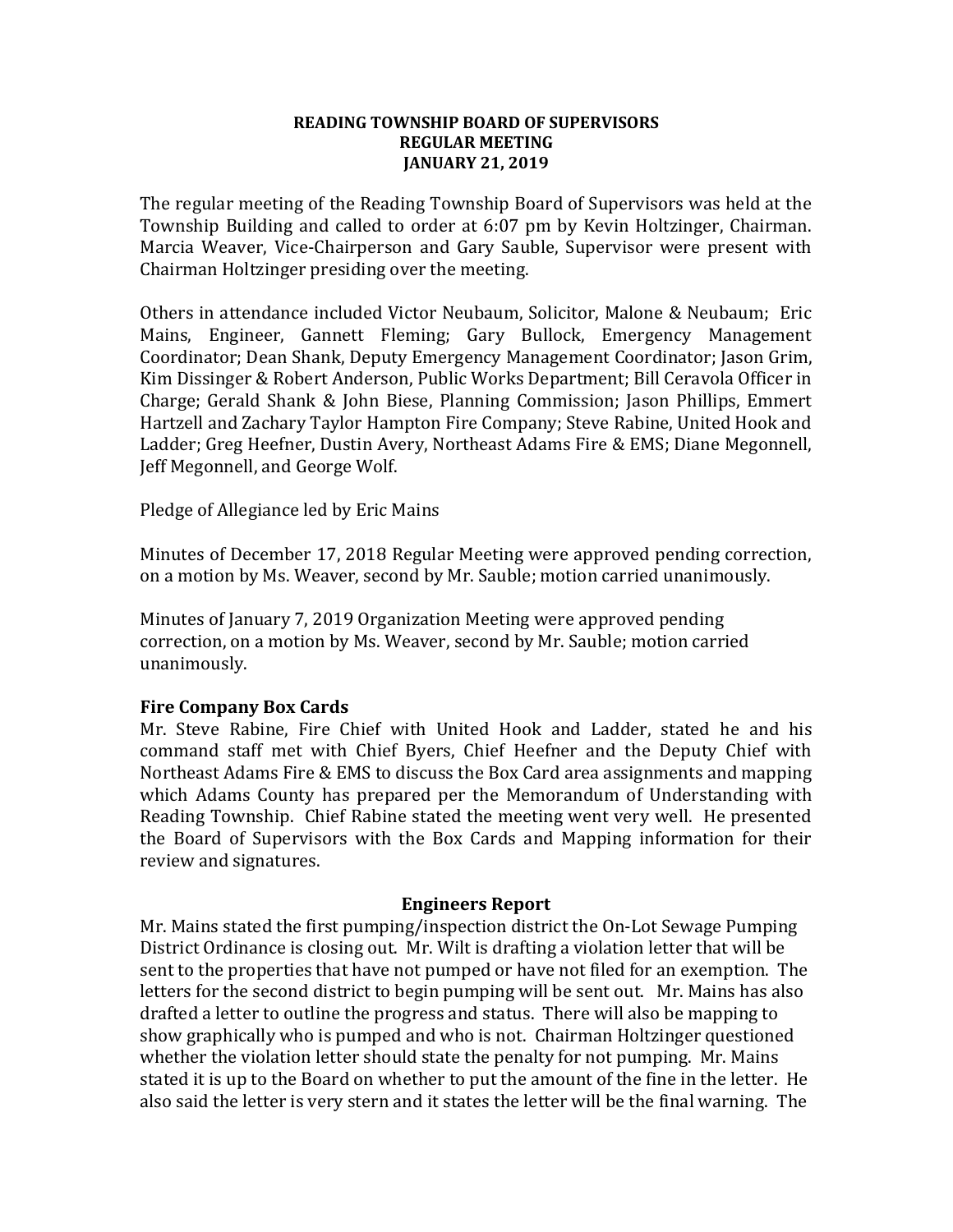Board of Supervisors decided to keep the letter as written. Mr. Mains would like the Board to review the Ordinance and decide how they would like to proceed with the penalty phase for the properties that have not pumped. He would like this to be done before the next Board of Supervisors meeting.

# **Resolutions**

- 2018-01: Employee Wage Rates was adopted on a motion by Ms. Weaver and seconded by Mr. Sauble; motion carried unanimously.
- 2018-02: Personnel Policies & Procedures was adopted pending correction on a motion by Ms. Weaver and seconded by Mr. Sauble; motion carried unanimously.
- 2018-07: Confirming Re-appointment and Terms of Office to the Planning Commission was adopted on a motion by Ms. Weaver and seconded by Chairman Holtzinger; motion carried unanimously.
- 2018-08: Confirming Appointment & Re-appointments to the Zoning Hearing Board was adopted on a motion by Ms. Weaver, seconded by Mr. Sauble; motion carried unanimously.
- 2018-09: Appointing Delegate and Alternate Delegate to the Adams County Tax Collection Committee was adopted on a motion by Ms. Weaver and seconded by Mr. Sauble; motion carried unanimously.
- 2018-10: Record Disposition was adopted on a motion by Chairman Holtzinger and seconded by Mr. Sauble; motion carried unanimously.

## **Miscellaneous**

## **Proclamation**

PA One Call sent a request to Reading Township to approve a Proclamation declaring April 2019 "811 Safe Digging Month". "PA 811 Safe Digging Month" Proclamation was approved on a motion by Mr. Sauble, seconded by Ms. Weaver; motion carried unanimously.

## **Annual Meeting Notice**

Authorization was given for the advertisement of the Annual Meeting Schedule in the Gettysburg Times pending correction on a motion by Ms. Weaver and seconded by Mr. Sauble; motion carried unanimously.

# **Residential & Commercial Building Inspector**

# **And Zoning & Code Enforcement Services**

Wilbur Slothour, Land & Sea Services was appointed as Residential and Commercial Building Inspector and the 2019 Contract for Services was approved on a motion by Ms. Weaver and seconded by Mr. Sauble; motion carried unanimously.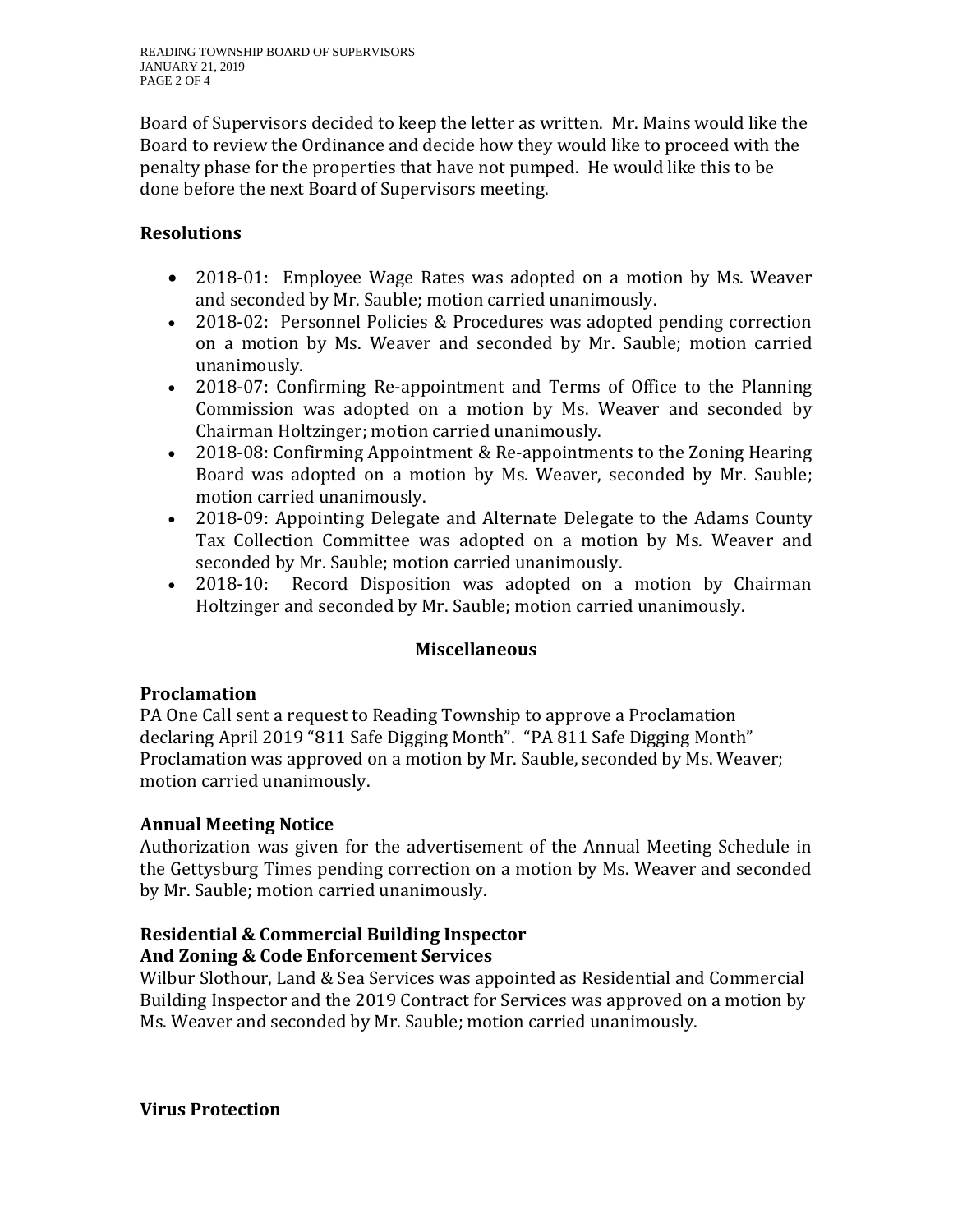Officer in Charge provided the Board of Supervisors with information for Virus Protection for the six computers for the Township. The program will be installed by Tryesta Technology Management. There will be a \$696.00 fee to install the program on the six computers which is a onetime fee. There will also be a \$396.00 annual fee which includes maintenance and updates throughout the year. Virus protection was approved to be installed on the Township Computers on a motion by Ms. Weaver and seconded by Mr. Sauble; motion carried unanimously.

### **Treasurer Report**

Ms. Beard provided the Board of Supervisors with the November Pledge Report from BB & T Bank, Monthly Reports and the fourth quarter reports. The Treasurer's Report for the month of December was approved pending audit, on a motion by Ms. Weaver, second by Mr. Sauble, motion carried unanimously.

### **Administrative Reports**

The Board acknowledged receiving reports from the Police, Public Works, Zoning/Code Enforcement Officer and Building Inspector, Emergency Management, Hampton Fire Company and Northeast Adams & EMS for the month of December. The 2018 Annual Planning Commission Report was also submitted and acknowledged.

Public Works Department submitted an estimate for the road project to be done on Old Log House Road. The contracts for road project and road material bids will be presented at the February 18th, 2019 Board of Supervisors meeting for approval to advertise and go out for bids.

Mr. Jason Phillips presented the Board with a list of Chief Officers that were appointed for United Hook & Ladder, New Oxford, Abbottstown, Bonneauville and Hampton. Hampton Officers are Captain, Tony Phillips; Lieutenant, Randy Wolf; Sergeant, Christian Viands.

Mr. Dustin Avery stated the Township will be receiving a report from the State for the final audit of Lake Meade Fire and Rescue.

The administrative reports as submitted were accepted on a motion by Mr. Sauble, seconded by Ms. Weaver; motion carried unanimously.

Mr. Gary Bullock, EMC Coordinator, Introduced Mr. Dean Shank, new Deputy Emergency Management Coordinator. Mr. Bullock also announced there was a fuel spill at Route 94 and Stoney Point Road. It did not reach the creek.

## **Recreation Plan**

# **Solicitor's Report**

# **Proposed Ordinance 2019-01**

Attorney Neubaum presented Ordinance 2019-01 which is amending and supplementing the Reading Township Subdivision & Land Development Ordinance 2014-01. This Ordinance proposes requirements for establishment of public recreation areas in the Township. These Recreation areas will be funded with payments by sub-dividers who do not want to dedicate an area in their subdivision for a park or Recreation Area. The money that is collected will be used by the